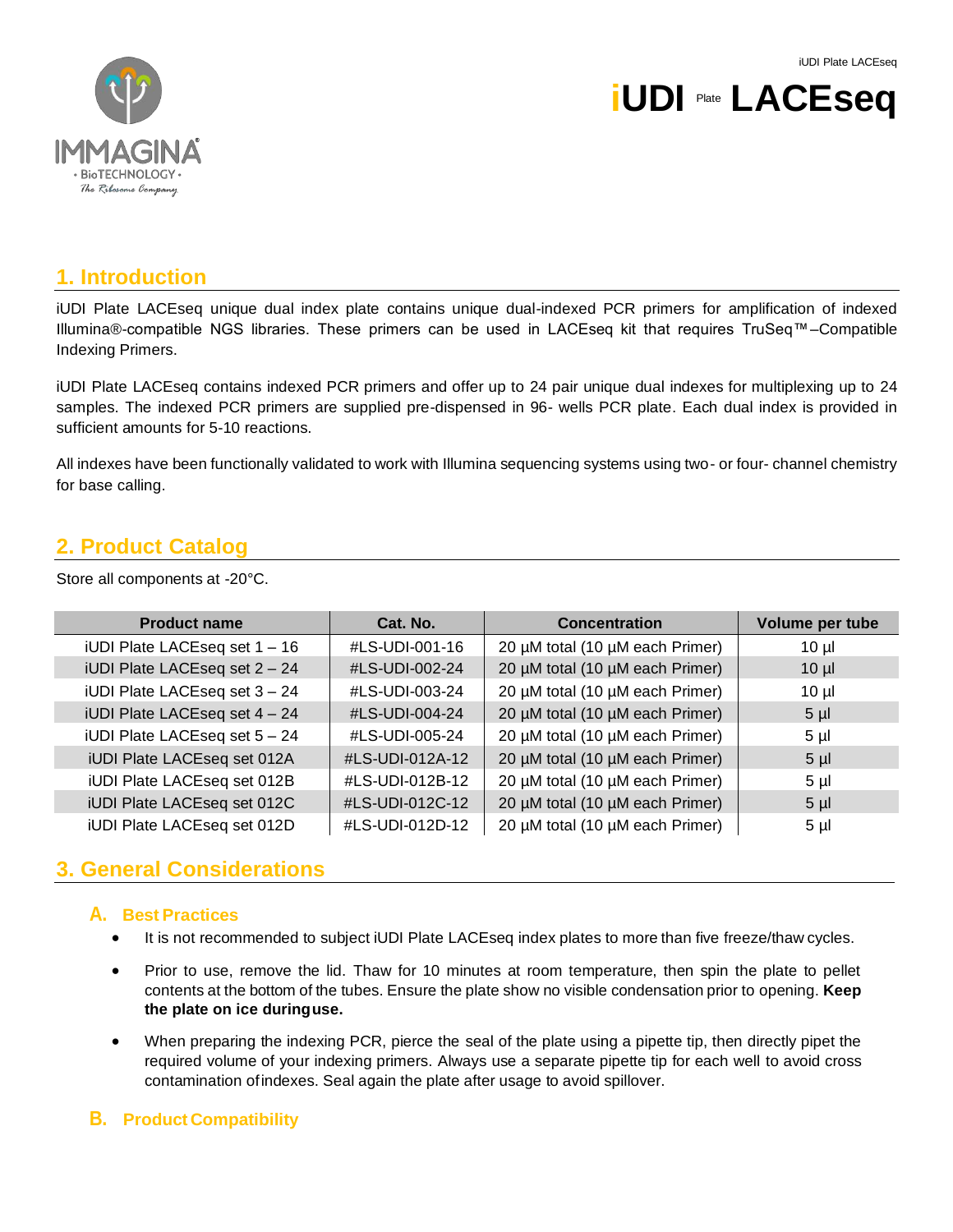iUDI Plate LACEseq The iUDI Plate LACEseq plate are designed for use with the LACEseq™ and PAGExt™ IMMAGINA products (Catalog no #LS-001 and Catalog no #KGE-002). Please refer to the LACEseq™ and PAGExt™ kit-specific user manual for instructions on using the indexed PCR primers provided in the iUDI Plate LACEseq plate. Primer Pairs are notmethylated.

*NOTE: No additional PCR reagents are provided with this index set. The required enzymes and buffers are provided with the respective main kit (LACEseqTM Library Prep Kit for Illumina).*

### **C. Multiplexing and IndexPooling**

It is important to select appropriate single indexes that are unique and meet the Illumina-recommended compatibility requirements. The indexes of the LACEseq iUDI primer pairs are color-balanced in sets of four (1-4, 5-8, 9-12,13-16). Indexes within each group of four are fully color balanced and can be pooled for sequencing. Less than four samples can be multiplexed, but verify color balance before pooling. Do **not** pool libraries across a row.

We do not recommend multiplexing Immagina libraries with libraries from other vendors in the same sequencing lane. Though this is possible in principle, specific optimization of index combinations, library pooling conditions, and loading amounts may be required. Sequencing complex pools that include different library types at different lane shares may have unpredictable effects on sequencing run metrics, read quality, read outputs, and / or demultiplexing performance. Immagina assumes no responsibility for the altered performance of Immagina libraries sequenced in combination with external library types in the same lane (or run).



**Figure 1.** *Index map and multiplexing strategy for the UDI Plate LACEseq plates. We recommend pooling indexes down a column in group of four. Do not pool libraries between rows.*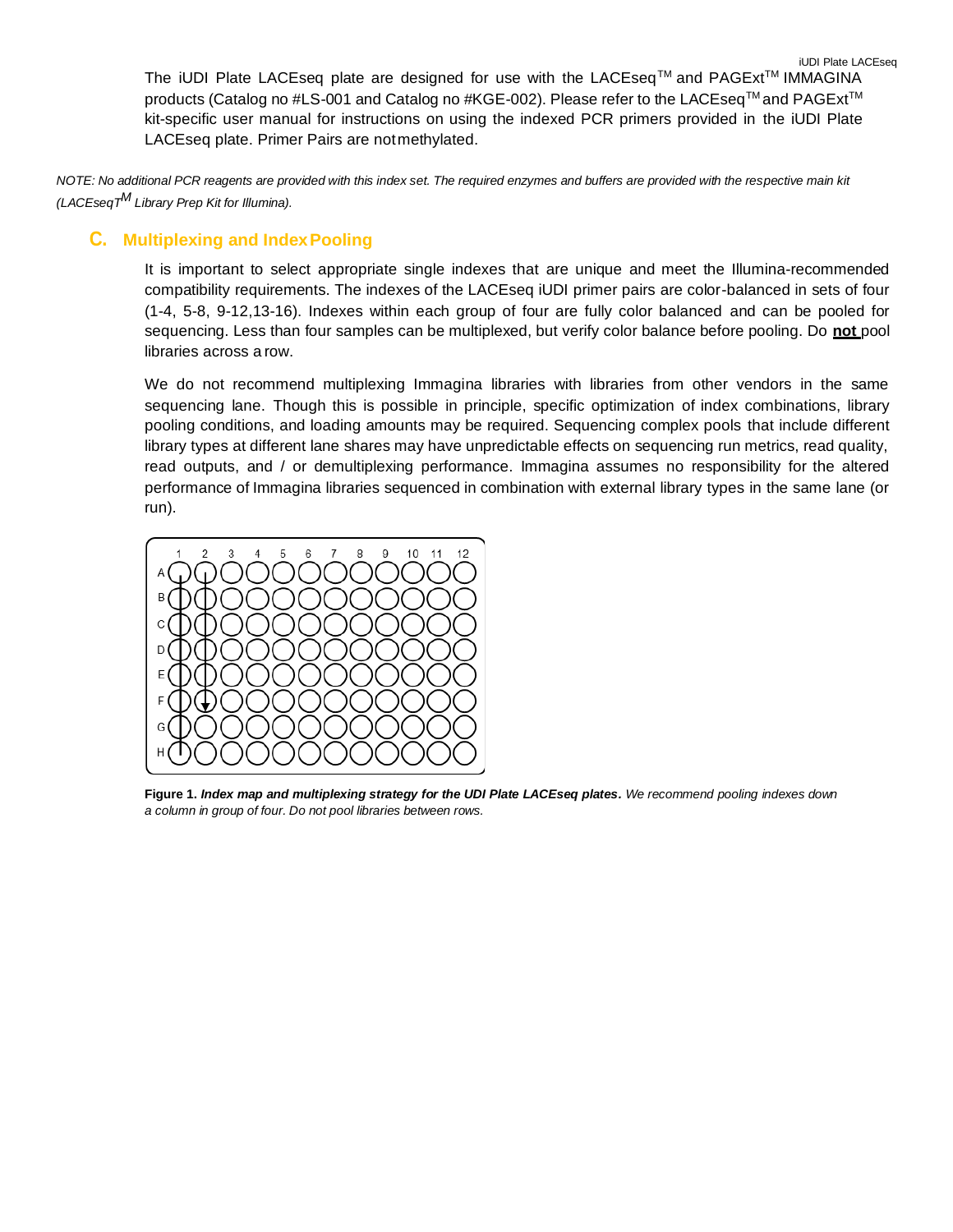**Set 1.** In the iUDI LACEseq Plate **iUDI Plate LACEseq set 1 – 16, Cat. Number #LS-UDI-001-16**, the unique dual indexes (LU1-LU16) are 8-nt long i5 and i7 dual index sequences (Table I).

| <b>IMMAGINA</b><br>index name | Well<br>position | i5 index<br>(HiSeq® 2000/2500<br>MiSeq®, NextSeq2000,<br>NovaSeq®6000 v1.0) | i5 index<br>(NextSeq®500/550, iSeq,<br>MiniSeq, HiSeq<br>3000/4000/X, NextSeq<br>2000 NovaSeq®6000<br>v1.5) | i7 index<br>(all Illumina<br>systems) |
|-------------------------------|------------------|-----------------------------------------------------------------------------|-------------------------------------------------------------------------------------------------------------|---------------------------------------|
| LU1                           | A1               | ATATGCGC                                                                    | GCGCATAT                                                                                                    | CTGATCGT                              |
| LU2                           | B1               | TGGTACAG                                                                    | CTGTACCA                                                                                                    | ACTCTCGA                              |
| LU3                           | C1               | AACCGTTC                                                                    | GAACGGTT                                                                                                    | TGAGCTAG                              |
| LU4                           | D1               | TAACCGGT                                                                    | ACCGGTTA                                                                                                    | GAGACGAT                              |
| LU5                           | E1               | GAACATCG                                                                    | CGATGTTC                                                                                                    | CTTGTCGA                              |
| LU6                           | F1               | CCTTGTAG                                                                    | CTACAAGG                                                                                                    | TTCCAAGG                              |
| LU7                           | G1               | TCAGGCTT                                                                    | AAGCCTGA                                                                                                    | CGCATGAT                              |
| LU8                           | H1               | GTTCTCGT                                                                    | ACGAGAAC                                                                                                    | ACGGAACA                              |
| LU9                           | A2               | AGAACGAG                                                                    | CTCGTTCT                                                                                                    | CGGCTAAT                              |
| LU10                          | B <sub>2</sub>   | TGCTTCCA                                                                    | TGGAAGCA                                                                                                    | ATCGATCG                              |
| LUI1                          | C <sub>2</sub>   | CTTCGACT                                                                    | AGTCGAAG                                                                                                    | GCAAGATC                              |
| LUI2                          | D2               | CACCTGTT                                                                    | AACAGGTG                                                                                                    | <b>GCTATCCT</b>                       |
| LU13                          | E2               | <b>ATCACACG</b>                                                             | CGTGTGAT                                                                                                    | <b>TACGCTAC</b>                       |
| LU14                          | F2               | CCGTAAGA                                                                    | TCTTACGG                                                                                                    | TGGACTCT                              |
| LU15                          | G <sub>2</sub>   | TACGCCTT                                                                    | AAGGCGTA                                                                                                    | AGAGTAGC                              |
| LU16                          | H <sub>2</sub>   | CGACGTTA                                                                    | TAACGTCG                                                                                                    | ATCCAGAG                              |

**Table I.** *iUDI Plate LACEseq Unique Dual Index Sequences Cat. Number #LS-UDI-001-16*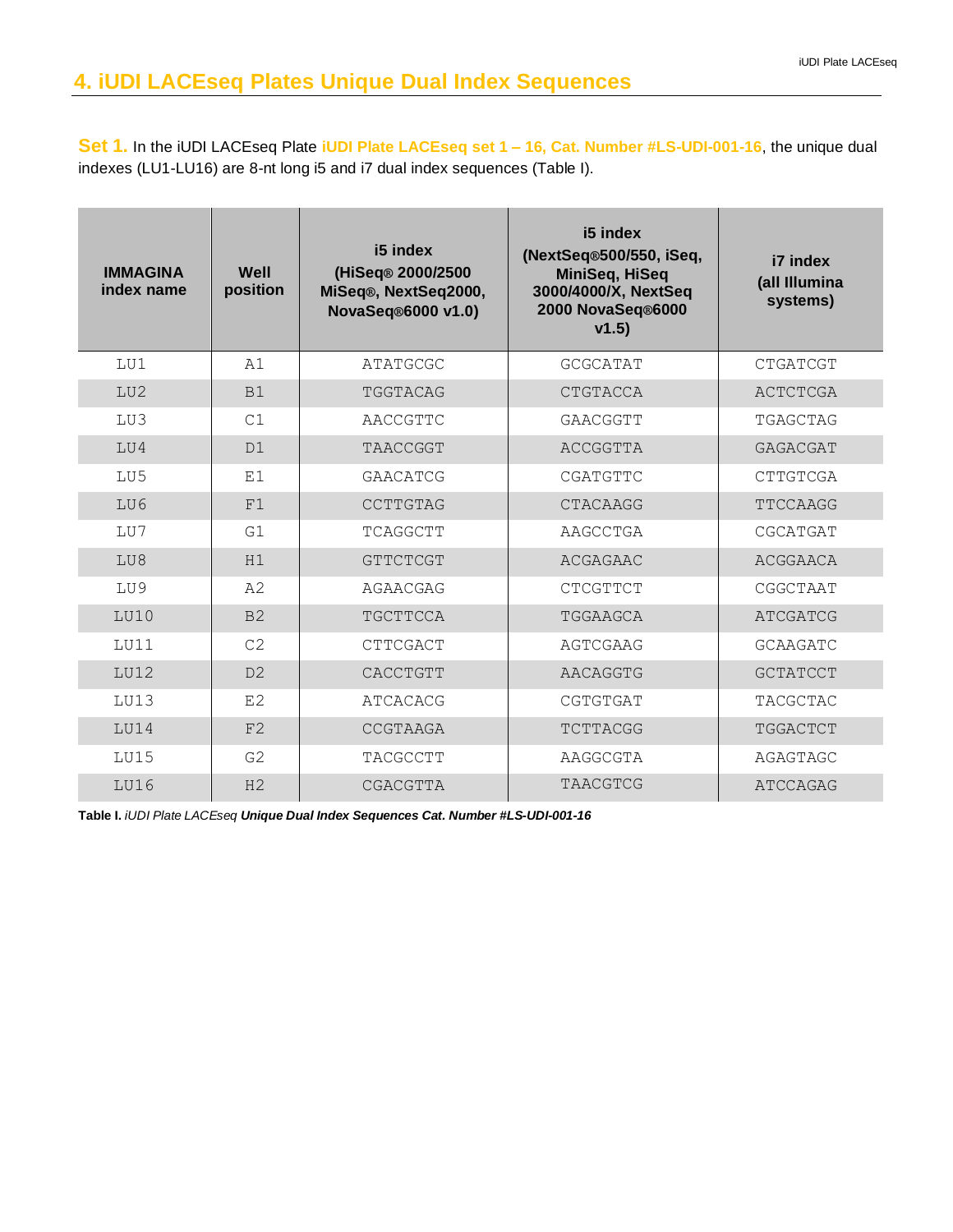**Set 2.** In the iUDI LACEseq Plate **iUDI Plate LACEseq set 2 – 24, Cat. Number #LS-UDI-002-24,** the unique dual indexes (Lv2U1-Lv2U24) are 8-nt long i5 and i7 dual index sequences (Table II).

| <b>IMMAGINA</b><br>index name | Well<br>position | i5 index<br>(HiSeg® 2000/2500<br>MiSeq®, NextSeq2000,<br>NovaSeq®6000 v1.0) | i5 index<br>(NextSeq®500/550, iSeq,<br>MiniSeq, HiSeq<br>3000/4000/X, NextSeq<br>2000 NovaSeq®6000<br>v1.5) | i7 index<br>(all Illumina<br>systems) |
|-------------------------------|------------------|-----------------------------------------------------------------------------|-------------------------------------------------------------------------------------------------------------|---------------------------------------|
| Lv2U1                         | A1               | AGAGTCCA                                                                    | TGGACTCT                                                                                                    | <b>GTCATCGT</b>                       |
| Lv2U2                         | B1               | <b>GCTCAGTT</b>                                                             | AACTGAGC                                                                                                    | AAGGCGTA                              |
| Lv2U3                         | C1               | CAGGTTCA                                                                    | TGAACCTG                                                                                                    | GAACCTTC                              |
| Lv2U4                         | D1               | GAACGGTT                                                                    | AACCGTTC                                                                                                    | ACCTCTTC                              |
| Lv2U5                         | E1               | ACTACGGT                                                                    | ACCGTAGT                                                                                                    | <b>GTCGATTG</b>                       |
| Ly2U6                         | F1               | <b>GTCTGAGT</b>                                                             | ACTCAGAC                                                                                                    | CATACGGA                              |
| Lv2U7                         | G1               | ACGCAGTA                                                                    | TACTGCGT                                                                                                    | <b>ATCTGACC</b>                       |
| Lv2U8                         | H1               | <b>GTAGCGTA</b>                                                             | TACGCTAC                                                                                                    | <b>GACCGATA</b>                       |
| Lv2U9                         | A2               | AACGTAGC                                                                    | GCTACGTT                                                                                                    | CAGGATGT                              |
| Lv2U10                        | B <sub>2</sub>   | TATGCGGT                                                                    | ACCGCATA                                                                                                    | GATGGAGT                              |
| Lv2U11                        | C2               | AGAAGGAC                                                                    | <b>GTCCTTCT</b>                                                                                             | CTGCCATA                              |
| Lv2U12                        | D <sub>2</sub>   | ATGAGTGC                                                                    | <b>GCACTCAT</b>                                                                                             | AGGTAGGA                              |
| Lv2U13                        | E <sub>2</sub>   | <b>GGAATGTC</b>                                                             | GACATTCC                                                                                                    | ATAGTCGG                              |
| Lv2U14                        | F2               | <b>CTCGTTCT</b>                                                             | AGAACGAG                                                                                                    | <b>TCCGATCA</b>                       |
| Lv2U15                        | G <sub>2</sub>   | CCTTAGGT                                                                    | <b>ACCTAAGG</b>                                                                                             | CTCTTGTC                              |
| Lv2U16                        | H <sub>2</sub>   | <b>GACTACGA</b>                                                             | TCGTAGTC                                                                                                    | GAGGCATT                              |
| Lv2U17                        | A3               | AGGCAATG                                                                    | CATTGCCT                                                                                                    | CGCAACTA                              |
| Lv2U18                        | B <sub>3</sub>   | ATCCGTTG                                                                    | CAACGGAT                                                                                                    | CGAATACG                              |
| Lv2U19                        | C3               | TTCGGCTA                                                                    | TAGCCGAA                                                                                                    | <b>GGCATTCT</b>                       |
| Lv2U20                        | D3               | ACGTATGG                                                                    | CCATACGT                                                                                                    | ATGTGGAC                              |
| Lv2U21                        | E3               | CGGAGTAT                                                                    | ATACTCCG                                                                                                    | TTCCAGGT                              |
| Lv2U22                        | F3               | TCCAACTG                                                                    | CAGTTGGA                                                                                                    | AGACATGC                              |
| Lv2U23                        | G3               | ACAGCAAG                                                                    | CTTGCTGT                                                                                                    | <b>GGACATCA</b>                       |
| Lv2U24                        | H <sub>3</sub>   | TTGAGCTC                                                                    | <b>GAGCTCAA</b>                                                                                             | AGCGTGTA                              |

**Table II.** *iUDI Plate LACEseq Unique Dual Index Sequences Cat. Number #LS-UDI-002-24*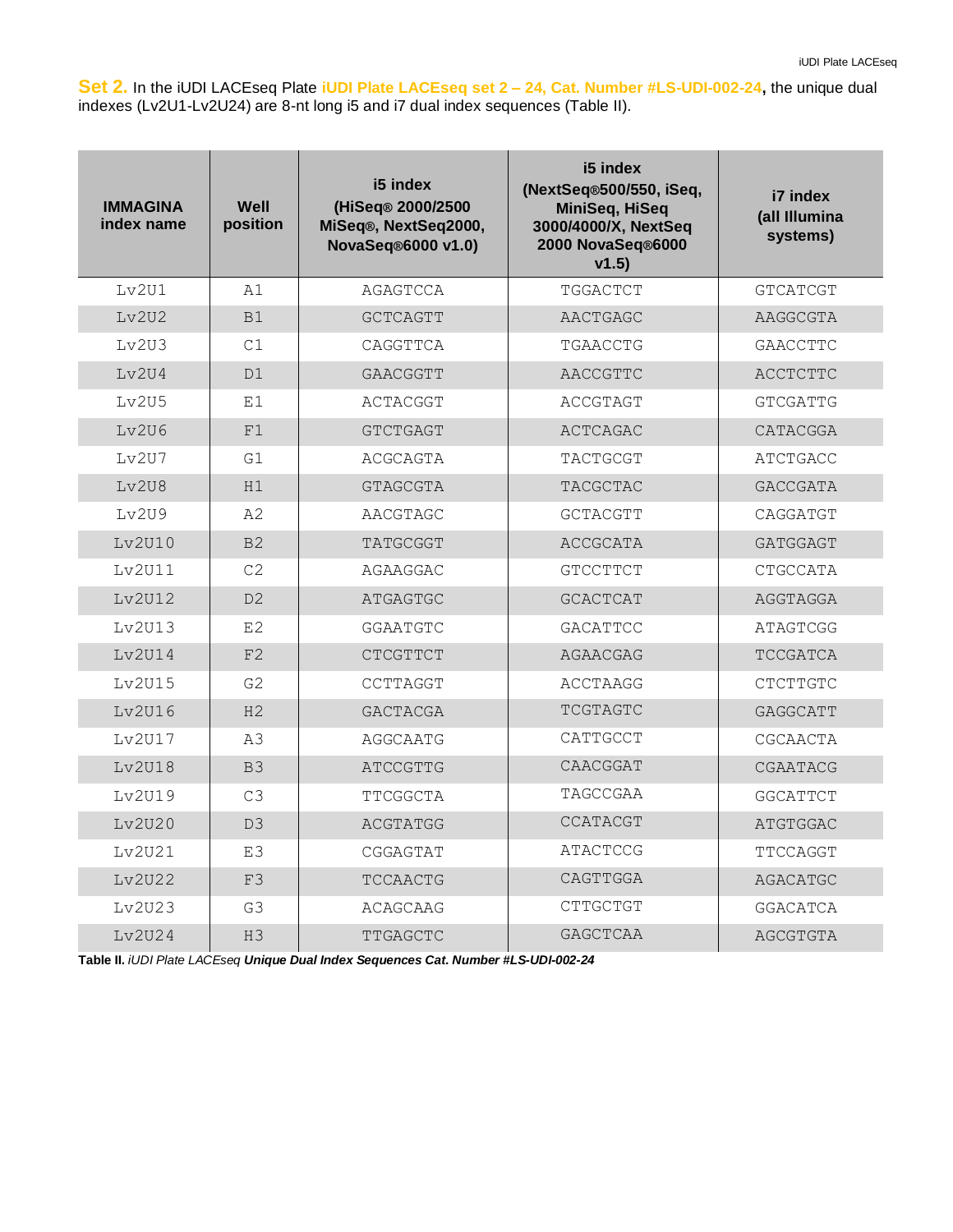**Set 3.** In the iUDI LACEseq Plate **iUDI Plate LACEseq set 3 – 24, Cat. Number #LS-UDI-003-24,** the unique dual indexes (Lv3U1-Lv3U24) are 8-nt long i5 and i7 dual index sequences (Table III).

| <b>IMMAGINA</b><br>index name | Well<br>position | i5 index<br>(HiSeq® 2000/2500<br>MiSeq®, NextSeq2000,<br>NovaSeq®6000 v1.0) | i5 index<br>(NextSeq®500/550, iSeq,<br>MiniSeq, HiSeq<br>3000/4000/X, NextSeq 2000<br>NovaSeq®6000 v1.5) | i7 index<br>(all Illumina<br>systems) |
|-------------------------------|------------------|-----------------------------------------------------------------------------|----------------------------------------------------------------------------------------------------------|---------------------------------------|
| Lv3U1                         | A1               | CCGGAATA                                                                    | TATTCCGG                                                                                                 | GGTACTTC                              |
| Lv3U2                         | B1               | CGATTCTG                                                                    | CAGAATCG                                                                                                 | AGAGCAGA                              |
| Lv3U3                         | C1               | <b>GCCTATGT</b>                                                             | ACATAGGC                                                                                                 | TAGGAGCT                              |
| Lv3U4                         | D1               | CGTGTGAT                                                                    | ATCACACG                                                                                                 | <b>CCTCGTTA</b>                       |
| Lv3U5                         | E1               | AGACGCTA                                                                    | TAGCGTCT                                                                                                 | AGATCGTC                              |
| Ly3U6                         | F1               | <b>GGATGTAG</b>                                                             | <b>CTACATCC</b>                                                                                          | CGGATCAA                              |
| Lv3U7                         | G1               | ACCGAATG                                                                    | CATTCGGT                                                                                                 | TCGTGCAT                              |
| Ly3U8                         | H1               | GGAGGAAT                                                                    | ATTCCTCC                                                                                                 | CAGCATAC                              |
| Lv3U9                         | A2               | CATCCAAG                                                                    | CTTGGATG                                                                                                 | <b>GCTTCACA</b>                       |
| Lv3U10                        | B <sub>2</sub>   | TGCAAGAC                                                                    | <b>GTCTTGCA</b>                                                                                          | AAGACGAG                              |
| Lv3U11                        | C <sub>2</sub>   | AGTCAGGT                                                                    | <b>ACCTGACT</b>                                                                                          | CTTCGGTT                              |
| Lv3U12                        | D2               | <b>GATTGTCC</b>                                                             | <b>GGACAATC</b>                                                                                          | AAGCATCG                              |
| Lv3U13                        | E <sub>2</sub>   | CTGACTAC                                                                    | <b>GTAGTCAG</b>                                                                                          | <b>CTCAAGCT</b>                       |
| Lv3U14                        | F2               | AAGCGACT                                                                    | AGTCGCTT                                                                                                 | <b>ACAGTGAC</b>                       |
| Lv3U15                        | G <sub>2</sub>   | TCCTGGTA                                                                    | TACCAGGA                                                                                                 | CGCTACAT                              |
| Lv3U16                        | H <sub>2</sub>   | AAGTCCTC                                                                    | GAGGACTT                                                                                                 | <b>GCCTTCTT</b>                       |
| Lv3U17                        | A3               | AGCCTATC                                                                    | GATAGGCT                                                                                                 | ACGTCGTT                              |
| Lv3U18                        | B <sub>3</sub>   | <b>GACACAGT</b>                                                             | ACTGTGTC                                                                                                 | <b>TACGGTCT</b>                       |
| Lv3U19                        | C <sub>3</sub>   | CTGTACCA                                                                    | TGGTACAG                                                                                                 | GAAGATCC                              |
| Ly3U20                        | D <sub>3</sub>   | TACTCCAG                                                                    | CTGGAGTA                                                                                                 | CGTCTAAC                              |
| Lv3U21                        | E3               | ACAGAGGT                                                                    | ACCTCTGT                                                                                                 | CTAAGACC                              |
| Lv3U22                        | F3               | GGTAACGT                                                                    | ACGTTACC                                                                                                 | <b>GCATAACG</b>                       |
| Lv3U23                        | G3               | ATGGCGAT                                                                    | ATCGCCAT                                                                                                 | CCTAACAG                              |
| Lv3U24                        | H <sub>3</sub>   | TCACCTAG                                                                    | <b>CTAGGTGA</b>                                                                                          | ACGGACTT                              |

**Table III.** *iUDI Plate LACEseq Unique Dual Index Sequences Cat. Number #LS-UDI-003-24*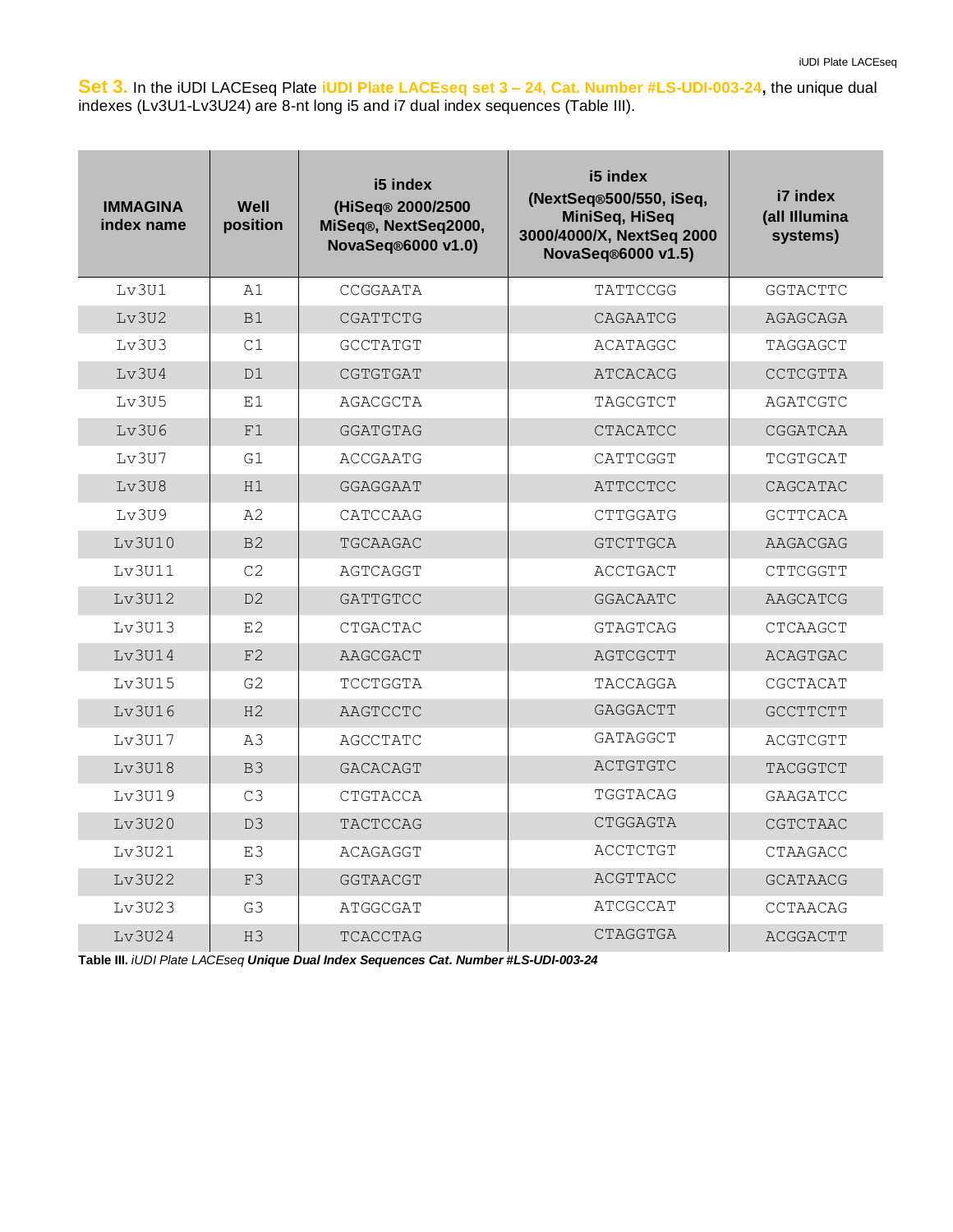iUDI Plate LACEseq

**Set 4.** In the iUDI LACEseq Plate **iUDI Plate LACEseq set 4 – 24, Cat. Number #LS-UDI-004-24,** the unique dual indexes (1-24) are 8-nt long i5 and i7 dual index sequences (Table IV).

| <b>IMMAGINA index</b><br>name | i5 index<br>(HiSeq® 2000/2500 MiSeq®,<br>NextSeq2000, NovaSeq®6000<br>v1.0 | i5 index<br>(NextSeq®500/550, iSeq,<br>MiniSeq, HiSeq 3000/4000/X,<br>NextSeq 2000 NovaSeq®6000<br>v1.5) | i7 index<br>(all Illumina systems) |
|-------------------------------|----------------------------------------------------------------------------|----------------------------------------------------------------------------------------------------------|------------------------------------|
| $\mathbf 1$                   | TCGTCTGA                                                                   | TCAGACGA                                                                                                 | CAGTGCTT                           |
| $\overline{2}$                | AGATACGG                                                                   | CCGTATCT                                                                                                 | TAGCCATG                           |
| 3                             | CCGCTTAA                                                                   | TTAAGCGG                                                                                                 | ACATGGAG                           |
| $\overline{4}$                | AGCCGTAA                                                                   | <b>TTACGGCT</b>                                                                                          | <b>GCAATTCC</b>                    |
| 5                             | CCACATTG                                                                   | CAATGTGG                                                                                                 | AACCGTGT                           |
| 6                             | <b>GCAATGAG</b>                                                            | <b>CTCATTGC</b>                                                                                          | CTACAAGG                           |
| 7                             | CGCCTTAT                                                                   | ATAAGGCG                                                                                                 | ACCTTCGA                           |
| 8                             | AACCAGAG                                                                   | CTCTGGTT                                                                                                 | <b>GGAACATG</b>                    |
| 9                             | CACCAGTT                                                                   | AACTGGTG                                                                                                 | CCAGTATC                           |
| 10                            | TTGCGAGA                                                                   | TCTCGCAA                                                                                                 | AACAGTCC                           |
| 11                            | ACAAGCTC                                                                   | GAGCTTGT                                                                                                 | TCGGATTC                           |
| 12                            | <b>GATAGCCA</b>                                                            | TGGCTATC                                                                                                 | CAACGAGT                           |
| 13                            | CAGAACTG                                                                   | CAGTTCTG                                                                                                 | CGCGTATT                           |
| 14                            | CAGATCCT                                                                   | <b>AGGATCTG</b>                                                                                          | TGGTATCC                           |
| 15                            | ATCCTTCC                                                                   | GGAAGGAT                                                                                                 | CAAGGTAC                           |
| 16                            | AGAAGCCT                                                                   | AGGCTTCT                                                                                                 | ACGGTACA                           |
| 17                            | CCTTCCAT                                                                   | ATGGAAGG                                                                                                 | TCCACGTT                           |
| 18                            | TAGAACGC                                                                   | <b>GCGTTCTA</b>                                                                                          | ACCTCAGT                           |
| 19                            | AACAGCGA                                                                   | TCGCTGTT                                                                                                 | <b>ACACGAGA</b>                    |
| 20                            | ACCGGTTA                                                                   | TAACCGGT                                                                                                 | CACTGTAG                           |
| 21                            | <b>GATCAGAC</b>                                                            | <b>GTCTGATC</b>                                                                                          | <b>GCGTTAGA</b>                    |
| 22                            | CACGTCTA                                                                   | TAGACGTG                                                                                                 | <b>AACGCCTT</b>                    |
| 23                            | TCGAGAGT                                                                   | <b>ACTCTCGA</b>                                                                                          | ACCATGTC                           |
| 24                            | ATACTGGC                                                                   | <b>GCCAGTAT</b>                                                                                          | GATCTTGC                           |

**Table IV***. iUDI Plate LACEseq Unique Dual Index Sequences Cat. Number #LS-UDI-004-24*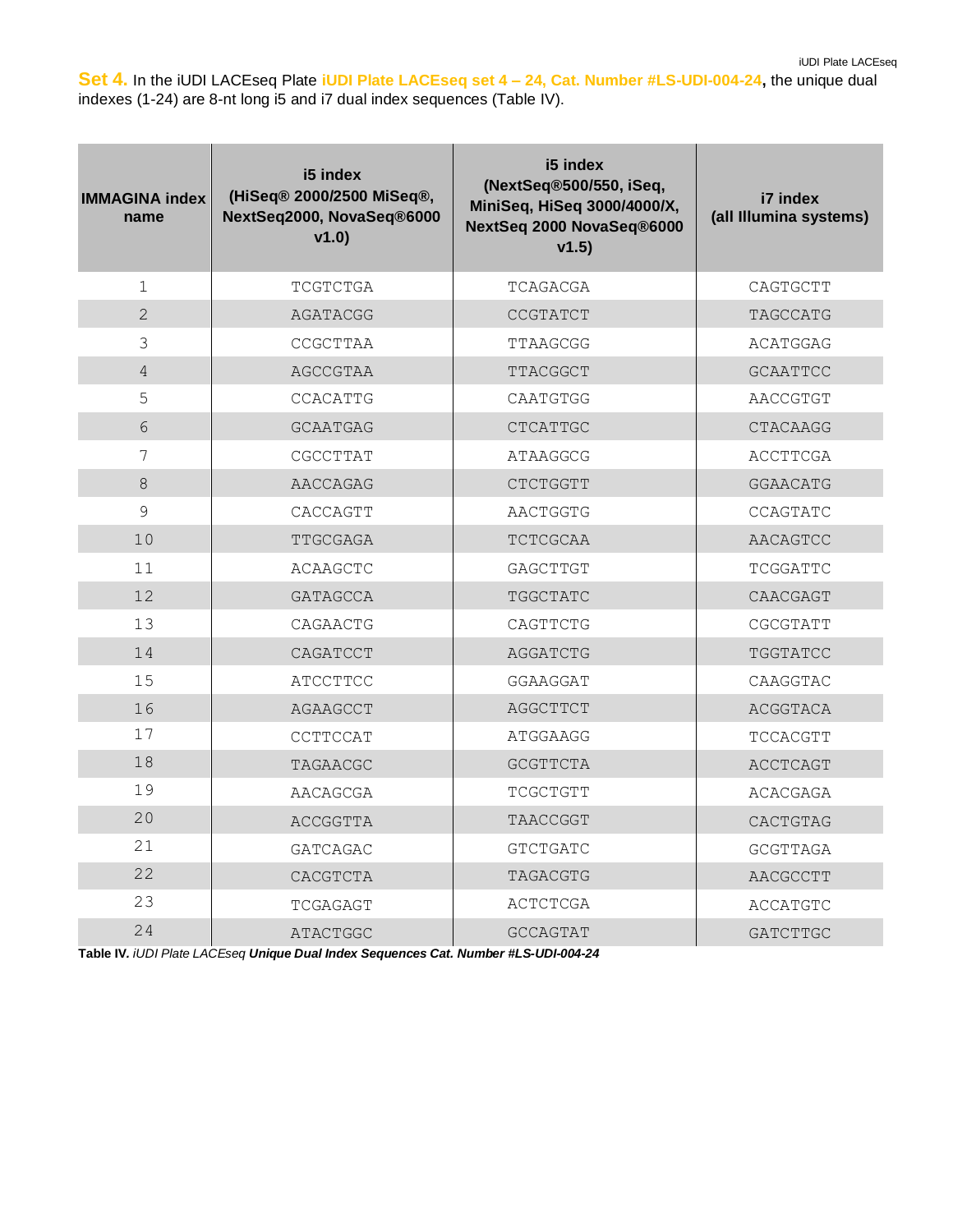**Set 5.** In the iUDI LACEseq Plate **iUDI Plate LACEseq set 5 – 24, Cat. Number #LS-UDI-005-24,** the unique dual indexes (25-48) are 8-nt long i5 and i7 dual index sequences (Table V).

| <b>IMMAGINA index</b><br>name | i5 index<br>(HiSeq® 2000/2500 MiSeq®,<br>NextSeq2000, NovaSeq®6000<br>v1.0 | i5 index<br>(NextSeq®500/550, iSeq,<br>MiniSeq, HiSeq 3000/4000/X,<br>NextSeq 2000 NovaSeq®6000<br>v1.5) | i7 index<br>(all Illumina systems) |
|-------------------------------|----------------------------------------------------------------------------|----------------------------------------------------------------------------------------------------------|------------------------------------|
| 25                            | <b>GGTTGAAC</b>                                                            | <b>GTTCAACC</b>                                                                                          | CCGTAACT                           |
| 26                            | CCTCGAAT                                                                   | ATTCGAGG                                                                                                 | AACAAGGC                           |
| 27                            | TGGCTACA                                                                   | TGTAGCCA                                                                                                 | TTGCAACG                           |
| 28                            | CAGGTAAG                                                                   | CTTACCTG                                                                                                 | CAATCAGG                           |
| 29                            | <b>GTAAGCAC</b>                                                            | <b>GTGCTTAC</b>                                                                                          | <b>GTACACCT</b>                    |
| 30                            | AACACGCT                                                                   | AGCGTGTT                                                                                                 | CGAGTTAG                           |
| 31                            | TTACCGAC                                                                   | <b>GTCGGTAA</b>                                                                                          | ACAGGCAT                           |
| 32                            | ACCGCTAT                                                                   | ATAGCGGT                                                                                                 | <b>GTTCCATG</b>                    |
| 33                            | CATGAGCA                                                                   | TGCTCATG                                                                                                 | CACGATTC                           |
| 34                            | TGACCGTT                                                                   | AACGGTCA                                                                                                 | <b>CTCTCAGA</b>                    |
| 35                            | <b>ACACTCTG</b>                                                            | CAGAGTGT                                                                                                 | <b>GAACGAAG</b>                    |
| 36                            | <b>GAGCAATC</b>                                                            | <b>GATTGCTC</b>                                                                                          | CATCACGT                           |
| 37                            | CAATGCGA                                                                   | TCGCATTG                                                                                                 | CTCGGTAA                           |
| 38                            | CAACTTGG                                                                   | CCAAGTTG                                                                                                 | CCAAGTAG                           |
| 39                            | TCTAGGAG                                                                   | CTCCTAGA                                                                                                 | <b>GGTGTACA</b>                    |
| 40                            | CCAAGGTT                                                                   | AACCTTGG                                                                                                 | CCTGTCAA                           |
| 41                            | CTGGTCAT                                                                   | ATGACCAG                                                                                                 | <b>ACAACGTG</b>                    |
| 42                            | ACCATAGG                                                                   | <b>CCTATGGT</b>                                                                                          | TGGACCAT                           |
| 43                            | GCCTTAAC                                                                   | <b>GTTAAGGC</b>                                                                                          | CACATGGT                           |
| 44                            | <b>TATGGCAC</b>                                                            | <b>GTGCCATA</b>                                                                                          | AACTTGCC                           |
| 45                            | <b>ACGAATCC</b>                                                            | <b>GGATTCGT</b>                                                                                          | CCTCATCT                           |
| 46                            | <b>TCACTCGA</b>                                                            | <b>TCGAGTGA</b>                                                                                          | AGTACACG                           |
| 47                            | CAGACGTT                                                                   | AACGTCTG                                                                                                 | CCTACCTA                           |
| 48                            | <b>GTCAACAG</b>                                                            | CTGTTGAC                                                                                                 | TCAGTAGG                           |

**Table V***. iUDI Plate LACEseq Unique Dual Index Sequences Cat. Number #LS-UDI-005-24*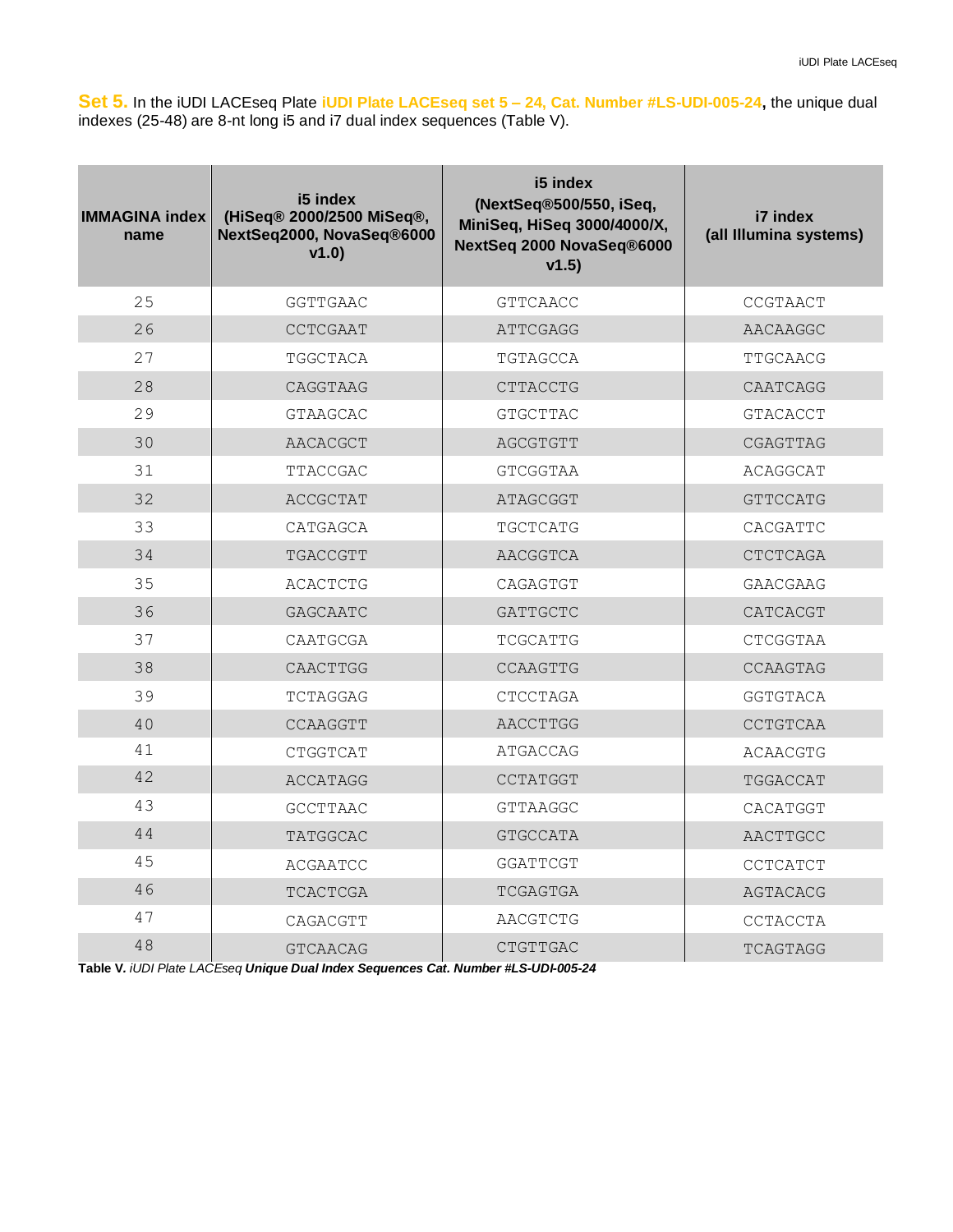**Set 012A-12.** In the iUDI LACEseq Plate **iUDI Plate LACEseq set 012A – 12, Cat. Number #LS-UDI-012A-12,** the unique dual indexes (1-12) are 8-nt long i5 and i7 dual index sequences (Table VI).

| <b>IMMAGINA index</b><br>name | i5 index<br>(HiSeq® 2000/2500 MiSeq®,<br>NextSeq2000, NovaSeq®6000<br>v1.0) | i5 index (NextSeq®500/550,<br>iSeq, MiniSeq, HiSeq<br>3000/4000/X, NextSeq 2000<br>NovaSeq®6000 v1.5) | i7 index<br>(all Illumina systems) |
|-------------------------------|-----------------------------------------------------------------------------|-------------------------------------------------------------------------------------------------------|------------------------------------|
| $\mathbf{1}$                  | TCGTCTGA                                                                    | TCAGACGA                                                                                              | CAGTGCTT                           |
| $\mathcal{L}$                 | AGATACGG                                                                    | <b>CCGTATCT</b>                                                                                       | TAGCCATG                           |
| 3                             | CCGCTTAA                                                                    | TTAAGCGG                                                                                              | ACATGGAG                           |
| $\overline{4}$                | AGCCGTAA                                                                    | TTACGGCT                                                                                              | <b>GCAATTCC</b>                    |
| 5                             | CCACATTG                                                                    | CAATGTGG                                                                                              | AACCGTGT                           |
| 6                             | <b>GCAATGAG</b>                                                             | <b>CTCATTGC</b>                                                                                       | <b>CTACAAGG</b>                    |
| 7                             | CGCCTTAT                                                                    | ATAAGGCG                                                                                              | ACCTTCGA                           |
| 8                             | AACCAGAG                                                                    | <b>CTCTGGTT</b>                                                                                       | GGAACATG                           |
| 9                             | CACCAGTT                                                                    | AACTGGTG                                                                                              | CCAGTATC                           |
| 10                            | TTGCGAGA                                                                    | TCTCGCAA                                                                                              | AACAGTCC                           |
| 11                            | ACAAGCTC                                                                    | GAGCTTGT                                                                                              | TCGGATTC                           |
| 12                            | GATAGCCA                                                                    | TGGCTATC                                                                                              | CAACGAGT                           |

**Table VI***. iUDI Plate LACEseq Unique Dual Index Sequences Cat. Number #LS-UDI-012A-12*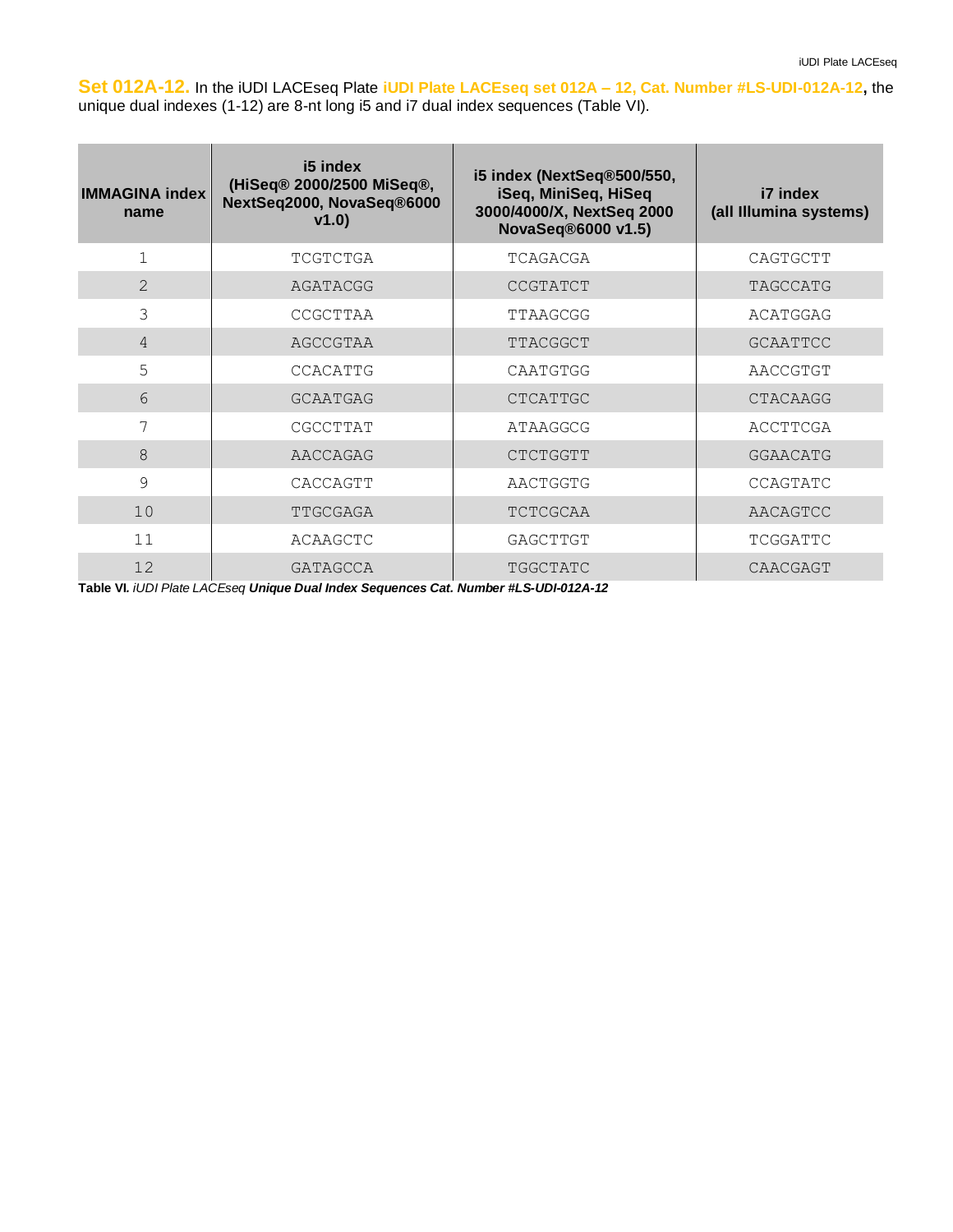**Set 012B-12.** In the iUDI LACEseq Plate **iUDI Plate LACEseq set 012B – 12, Cat. Number #LS-UDI-012B-12,** the unique dual indexes (13-24) are 8-nt long i5 and i7 dual index sequences (Table VII).

| <b>IMMAGINA index</b><br>name | i5 index<br>(HiSeq® 2000/2500 MiSeq®,<br>NextSeq2000, NovaSeq®6000<br>v1.0) | i5 index<br>(NextSeq®500/550, iSeq,<br>MiniSeq, HiSeq 3000/4000/X,<br>NextSeq 2000 NovaSeq®6000<br>v1.5) | i7 index<br>(all Illumina systems) |
|-------------------------------|-----------------------------------------------------------------------------|----------------------------------------------------------------------------------------------------------|------------------------------------|
| 13                            | CAGAACTG                                                                    | CAGTTCTG                                                                                                 | CGCGTATT                           |
| 14                            | CAGATCCT                                                                    | AGGATCTG                                                                                                 | TGGTATCC                           |
| 15                            | ATCCTTCC                                                                    | GGAAGGAT                                                                                                 | CAAGGTAC                           |
| 16                            | AGAAGCCT                                                                    | AGGCTTCT                                                                                                 | ACGGTACA                           |
| 17                            | CCTTCCAT                                                                    | ATGGAAGG                                                                                                 | TCCACGTT                           |
| 18                            | TAGAACGC                                                                    | <b>GCGTTCTA</b>                                                                                          | ACCTCAGT                           |
| 19                            | AACAGCGA                                                                    | TCGCTGTT                                                                                                 | ACACGAGA                           |
| 20                            | ACCGGTTA                                                                    | TAACCGGT                                                                                                 | CACTGTAG                           |
| 21                            | GATCAGAC                                                                    | <b>GTCTGATC</b>                                                                                          | <b>GCGTTAGA</b>                    |
| 22                            | CACGTCTA                                                                    | TAGACGTG                                                                                                 | AACGCCTT                           |
| 23                            | TCGAGAGT                                                                    | ACTCTCGA                                                                                                 | ACCATGTC                           |
| 24                            | <b>ATACTGGC</b>                                                             | <b>GCCAGTAT</b>                                                                                          | <b>GATCTTGC</b>                    |

**Table VII***. iUDI Plate LACEseq Unique Dual Index Sequences Cat. Number #LS-UDI-012B-12*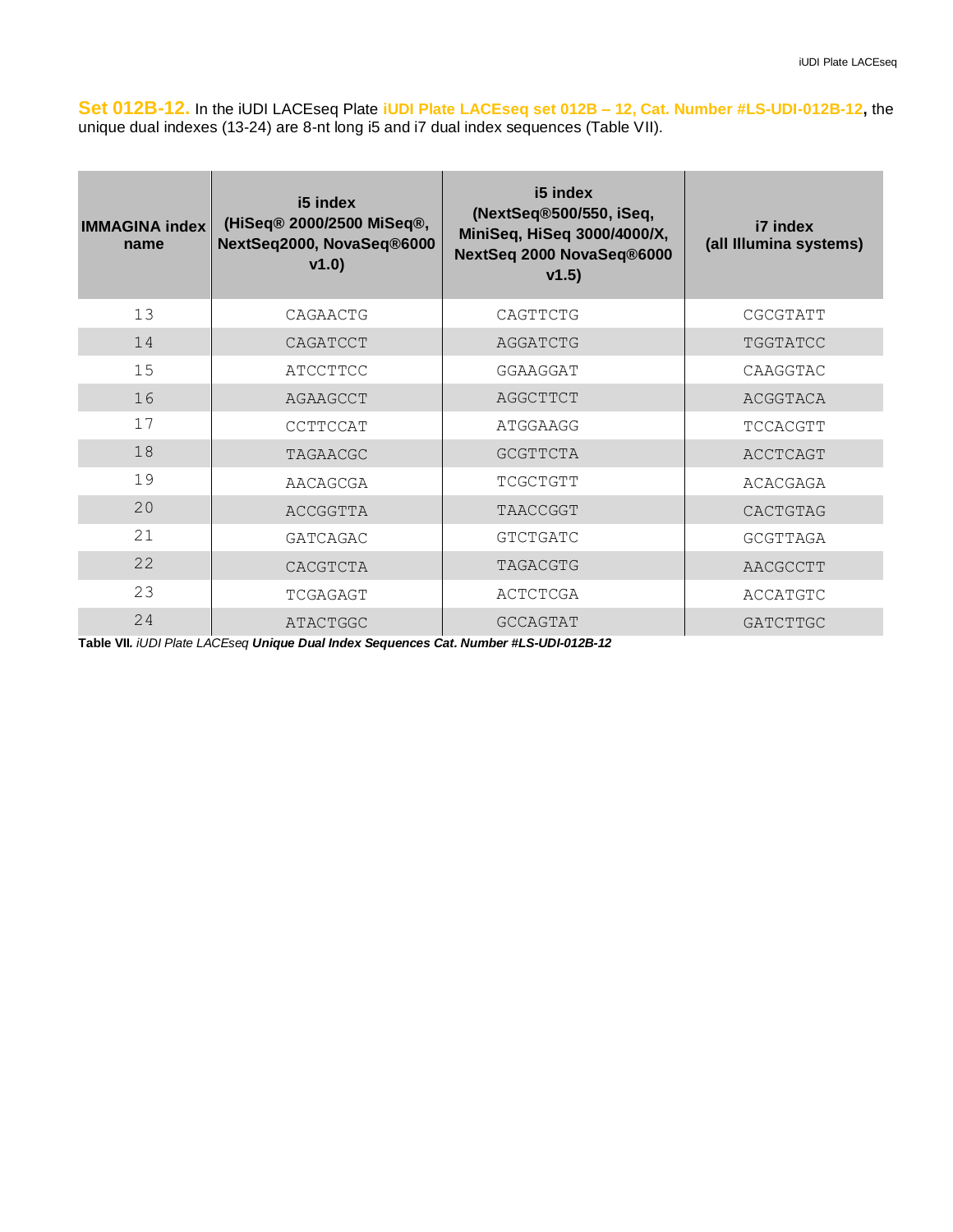**Set 012C-12.** In the iUDI LACEseq Plate **iUDI Plate LACEseq set 012C – 12, Cat. Number #LS-UDI-012C-12,** the unique dual indexes (25-36) are 8-nt long i5 and i7 dual index sequences (Table VIII).

| <b>IMMAGINA index</b><br>name | i5 index<br>(HiSeq® 2000/2500 MiSeq®,<br>NextSeq2000, NovaSeq®6000<br>v1.0) | i5 index<br>(NextSeq®500/550, iSeq,<br>MiniSeq, HiSeq 3000/4000/X,<br>NextSeq 2000 NovaSeq®6000<br>v1.5) | i7 index<br>(all Illumina systems) |
|-------------------------------|-----------------------------------------------------------------------------|----------------------------------------------------------------------------------------------------------|------------------------------------|
| 25                            | GGTTGAAC                                                                    | <b>GTTCAACC</b>                                                                                          | CCGTAACT                           |
| 26                            | CCTCGAAT                                                                    | ATTCGAGG                                                                                                 | AACAAGGC                           |
| 27                            | TGGCTACA                                                                    | TGTAGCCA                                                                                                 | TTGCAACG                           |
| 28                            | CAGGTAAG                                                                    | <b>CTTACCTG</b>                                                                                          | CAATCAGG                           |
| 29                            | GTAAGCAC                                                                    | GTGCTTAC                                                                                                 | <b>GTACACCT</b>                    |
| 30                            | AACACGCT                                                                    | AGCGTGTT                                                                                                 | CGAGTTAG                           |
| 31                            | TTACCGAC                                                                    | GTCGGTAA                                                                                                 | ACAGGCAT                           |
| 32                            | ACCGCTAT                                                                    | ATAGCGGT                                                                                                 | <b>GTTCCATG</b>                    |
| 33                            | CATGAGCA                                                                    | TGCTCATG                                                                                                 | CACGATTC                           |
| 34                            | TGACCGTT                                                                    | AACGGTCA                                                                                                 | <b>CTCTCAGA</b>                    |
| 35                            | ACACTCTG                                                                    | CAGAGTGT                                                                                                 | <b>GAACGAAG</b>                    |
| 36                            | GAGCAATC                                                                    | GATTGCTC                                                                                                 | CATCACGT                           |

**Table VIII***. iUDI Plate LACEseq Unique Dual Index Sequences Cat. Number #LS-UDI-012C-12*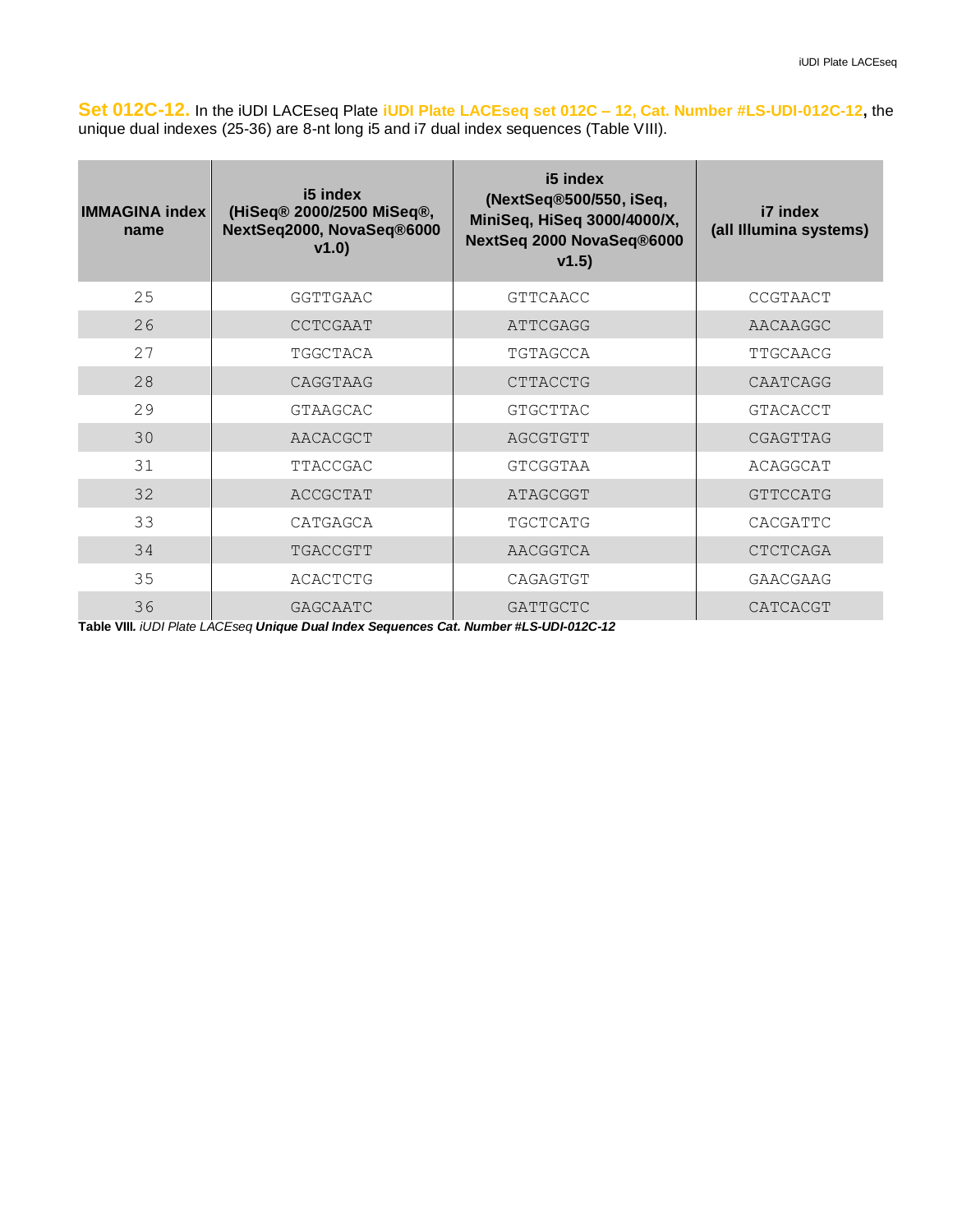**Set 012D-12.** In the iUDI LACEseq Plate **iUDI Plate LACEseq set 012D – 12, Cat. Number #LS-UDI-012D-12,** the unique dual indexes (37-48) are 8-nt long i5 and i7 dual index sequences (Table IX).

| <b>IMMAGINA index</b><br>name | i5 index<br>(HiSeq® 2000/2500 MiSeq®,<br>NextSeq2000, NovaSeq®6000<br>v1.0) | i5 index<br>(NextSeq®500/550, iSeq,<br>MiniSeq, HiSeq 3000/4000/X,<br>NextSeq 2000 NovaSeq®6000<br>v1.5) | i7 index<br>(all Illumina systems) |
|-------------------------------|-----------------------------------------------------------------------------|----------------------------------------------------------------------------------------------------------|------------------------------------|
| 37                            | CAATGCGA                                                                    | TCGCATTG                                                                                                 | CTCGGTAA                           |
| 38                            | CAACTTGG                                                                    | CCAAGTTG                                                                                                 | CCAAGTAG                           |
| 39                            | TCTAGGAG                                                                    | CTCCTAGA                                                                                                 | GGTGTACA                           |
| 40                            | CCAAGGTT                                                                    | AACCTTGG                                                                                                 | CCTGTCAA                           |
| 41                            | CTGGTCAT                                                                    | ATGACCAG                                                                                                 | ACAACGTG                           |
| 42                            | ACCATAGG                                                                    | CCTATGGT                                                                                                 | TGGACCAT                           |
| 43                            | GCCTTAAC                                                                    | <b>GTTAAGGC</b>                                                                                          | CACATGGT                           |
| 44                            | TATGGCAC                                                                    | <b>GTGCCATA</b>                                                                                          | AACTTGCC                           |
| 45                            | ACGAATCC                                                                    | GGATTCGT                                                                                                 | CCTCATCT                           |
| 46                            | TCACTCGA                                                                    | TCGAGTGA                                                                                                 | AGTACACG                           |
| 47                            | CAGACGTT                                                                    | AACGTCTG                                                                                                 | CCTACCTA                           |
| 48                            | <b>GTCAACAG</b>                                                             | CTGTTGAC                                                                                                 | TCAGTAGG                           |

**Table IX***. iUDI Plate LACEseq Unique Dual Index Sequences Cat. Number # LS-UDI-012D-12*